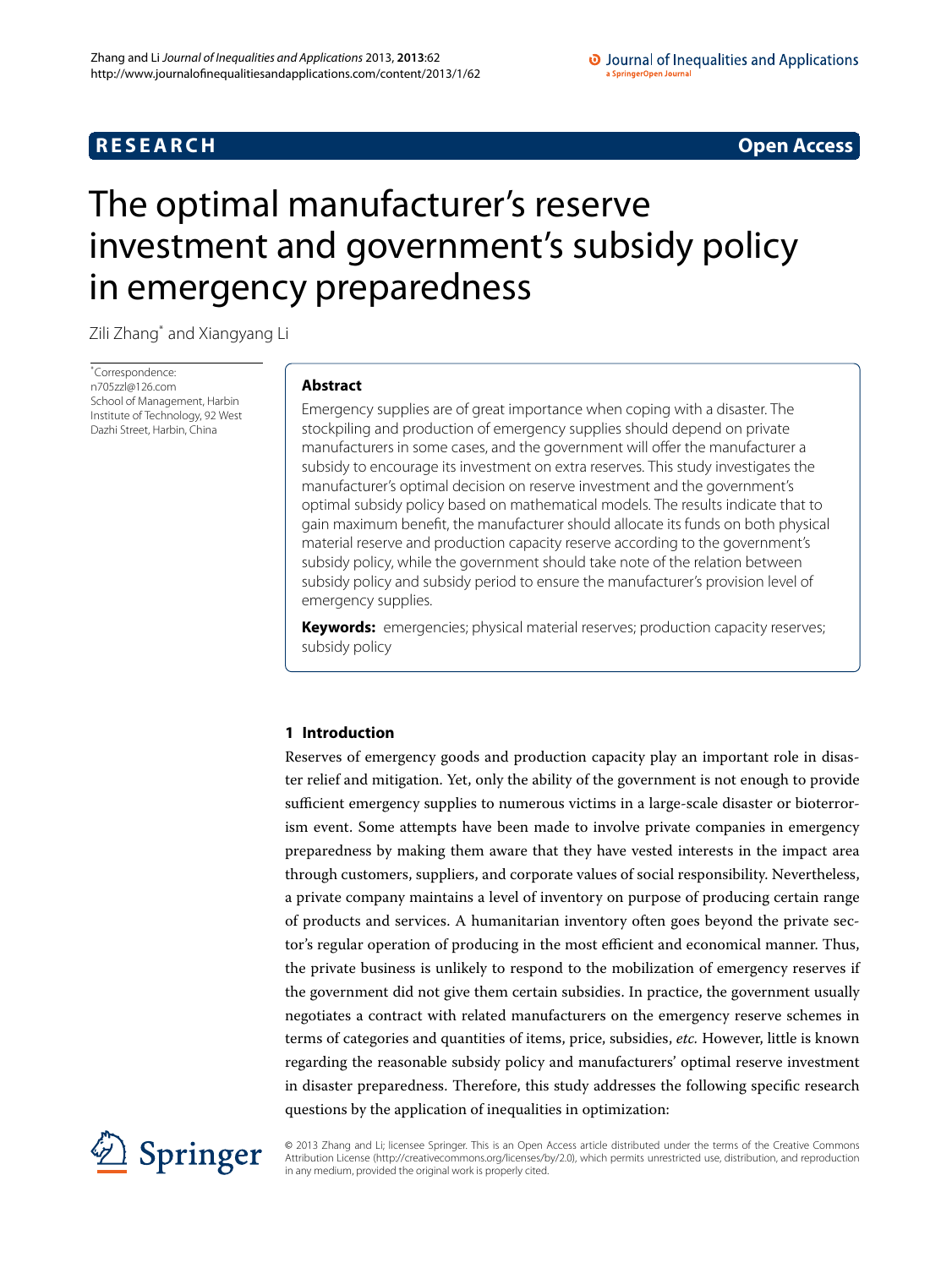() Given the government's subsidy policy for private emergency reserves of physical materials and production capacity, how should the manufacturer make the optimal investment decision?

(2) How should the government determine optimal subsidy policy in order to ensure the manufacturer's provision level of emergency supplies?

### **2 Literature review**

Emergency preparedness is crucially important to eliminate or reduce the damage caused by disasters (Natarajarathinam et al. [1[\]](#page-9-0)). The emergency-management-related activities traditionally belong to the domain and responsibility of local, state, and federal governments (Lettieri *et al.* [2[\]](#page-9-1); Wilson and Oyola-Yemaiel [\[](#page-9-2)3]). People around the world expect their governments to have resources to respond to disasters in a timely and effective fashion. However, numerous natural and man-made disasters over the past decade, such as hurricanes, terrorist attacks, tornadoes, floods, mudslides, and oil/chemical spills, have highlighted the challenge of crafting appropriate response capabilities and interagency procedures for even the most well-resourced nations (Hense *et al.* [\[](#page-9-3)4]). Moreover, in some cases, governmental entities failed in the emergency management function (Edwards [5[\]](#page-9-4)), resulting in the increased importance of corporations.

Corporations often occupy an important social space in the provision of resources, administrative efficiency, and contacts to address the effects of disasters (Johnson *et al.* [6]). Stewart *et al.* [7[\]](#page-9-6) believed that private sector companies can respond both efficiently and effectively to the needs of impacted areas and receiving communities. Actually, the federal government of the United States has recognized that the resources and skills that private corporations possess are needed in times of disaster (Johnson *et al.* [\[](#page-9-5)6]). Hence there is the need to involve private industry in the strategy to boost performance for disaster management (Fitzgerald  $[8]$  $[8]$ ; Cohen  $[9]$ ). In view of the current mandates by governments to improve the efficacy of disaster response and preparedness efforts, corporate involvement in disaster-related activities has become a topic for academic research (Johnson *et al.* [6]).

Chen and Huang [10[\]](#page-9-9) noted that government should utilize the power of society fully and establish a complete system of emergency relief reserves to meet the relief demands. Hutchison [\[](#page-9-10)11] has recommended partnerships between governments and the private sector in prevention, preparedness, response, and recovery efforts to reinvigorate local economics and their resilience toward future disasters. Giving the private sector as much freedom as possible to provide resources for relief and recovery efforts and ensure that its role is officially acknowledged as part of emergency protocols was suggested (Horwitz [\[](#page-9-11)12]).

However, current research in the domain of public-private partnerships does not adequately address the diversity of interaction that is needed to facilitate higher levels of resilience in the wake of a disaster (Stewart *et al.* [\[](#page-9-6)7]). When considering the fact that dis-asters can overwhelm governmental response efforts (Wise and Nader [\[](#page-10-0)13[\]](#page-10-1); Edwards [14]), a more explicit understanding of what corporations do in the context of disasters may continue to grow in importance (Johnson *et al.* [6]). In emergency management systems, a private sector should have more opportunity and responsibility to provide resources for response and recovery operations (Unlu *et al.* [15[\]](#page-9-9)). Chen and Huang [10] indicated that the emergency supplies reserve strategy in the form of ex-ante government and enterprise co-reserve is superior to the strategy in the form of ex-post emergency procurement and emergency production with fund limitation and high social cost.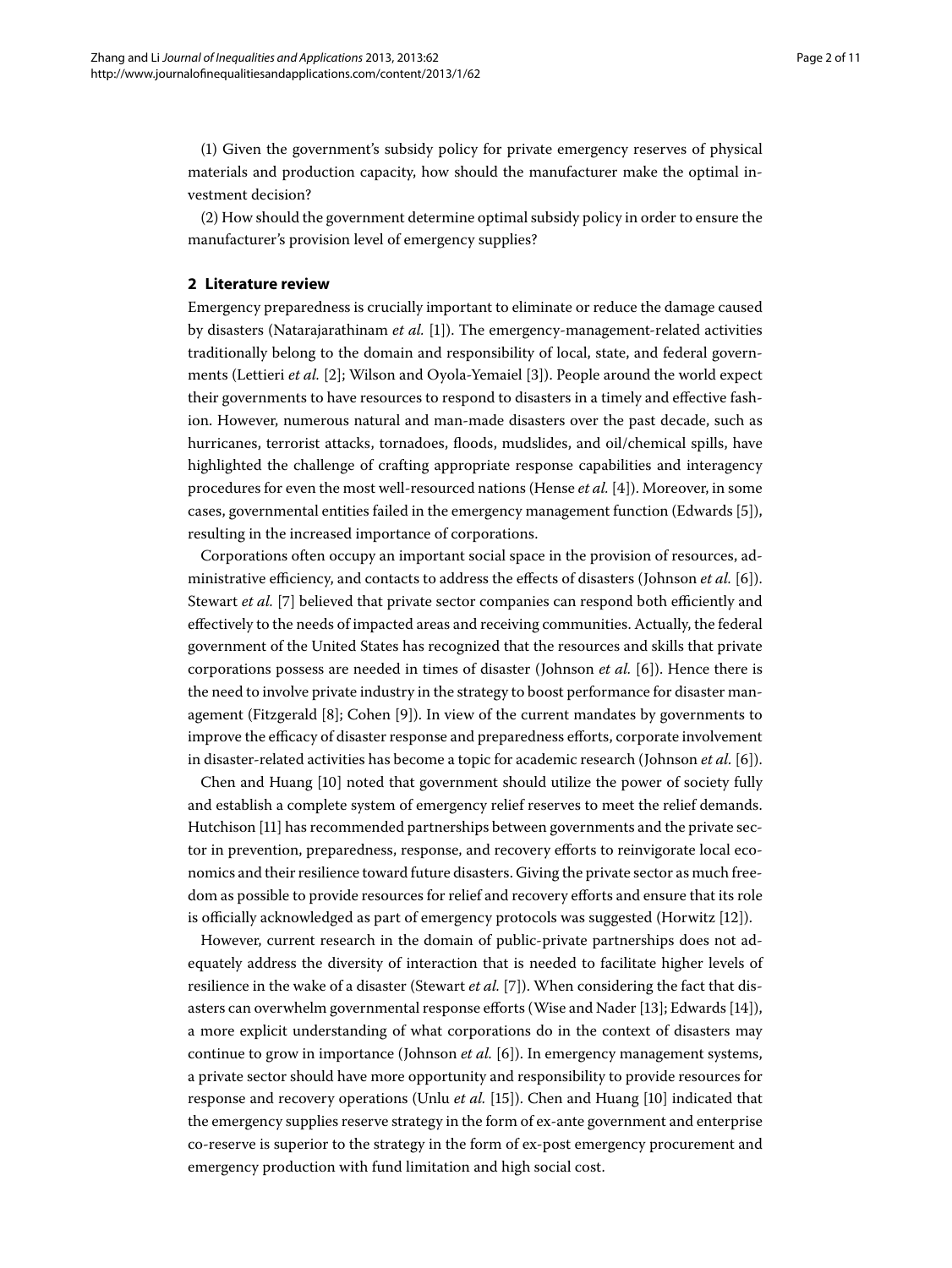Governments and manufacturers that produce batteries, generators, and other supplies and equipment needed in times of crises must determine appropriate stock levels to support a potential initial response operation (Lodree Jr. and Taskin [16]) since holding large amounts of inventory is impractical due to high demand uncertainty, highly variable production times, and high holding costs. In particular, a certain amount of spare production capacity should be reserved to meet continuous demand, once emergency demand exceeds on-hand inventory. Li et al. [17] indicated that production capacity reserve is useful for the resources whose ordinary consumption is small in peacetime but demand is large in emergency. Nevertheless, disasters are so uncertain that many manufacturers tend to underestimate emergency demand in order to gain more profits in peacetime. In other words, it is unreasonable for manufacturers to take the risks of profit loss by themselves without any incentive from the government while executing emergency reserves. Therefore, the current study will attempt to address this problem by designing a win-win strategy which can increase a relevant manufacturers' desire to participate in reserve work for emergency resources.

#### **3 Model description and analysis**

(1) In a next period  $T$ , the government will give subsidy to the manufacturer for its reserves of physical materials and production capacity in case of an emergency event. The government's subsidy policy is reflected by  $δ<sub>1</sub>$  and  $δ<sub>2</sub>$ . The government will grant the manufacturer subsidies for a proportion  $(\delta_1)$  in its total emergency reserve of physical materials and for a proportion  $(\delta_2)$  in its total emergency reserve of production capacity.

(2) When  $t = 0$ , the manufacturer plans to use certain capital (set to one for simplicity) to build up emergency reserves for physical materials and production capacity, and allocates the capital to physical material and production capacity reserve building in a rate of *η* to  $1 - η$  (0 < *η* < 1). *W*<sub>1</sub> and *W*<sub>2</sub> denote the potential maximums of physical material and production capacity reserves.  $\theta_1 W_1$  and  $\theta_2 W_2$  denote the manufacturer's current (*i.e.*,  $t = 0$ ) reserves of physical materials and production capacity.

(3) Let  $x$  and  $y$  be the manufacturer's reserves of physical materials and production capacity at time  $t$ , respectively. Due to the manufacturer's low reserve at  $t = 0$ , we assume that the physical material and production capacity reserves increase in the period *T*, but the increase speed is declining over time. Thus, the increasing model of the manufacturer's reserves of physical materials and production capacity is

<span id="page-2-0"></span>
$$
\begin{cases}\n dx/dt = \alpha \eta (W_1 - x), \\
 dy/dt = \beta (1 - \eta)(W_2 - y),\n\end{cases} (1)
$$

where  $\alpha$  and  $\beta$  denote the manufacturer's ability in building reserves of physical materials and production capacity, respectively.

(4) We assume  $\delta_1, \delta_2 \in (0,1)$ ,  $W_1 < W_2$ ,  $\alpha > \beta$ , and  $\theta_1 > \theta_2$ .  $\delta_1, \delta_2 \in (0,1)$  denotes that the government gives subsidies for a proportion out of the total emergency reserves of physical materials and production capacity. This is because if the government provides full subsidies, the manufacturer may limitlessly expand the reserves.  $W_1 < W_2$  shows that the manufacturer has more expandable room for production capacity. To meet the large number of orders as well as reduce storage, many manufacturers can have flexible standby machines capable of performing operation in addition to the main production line, thus the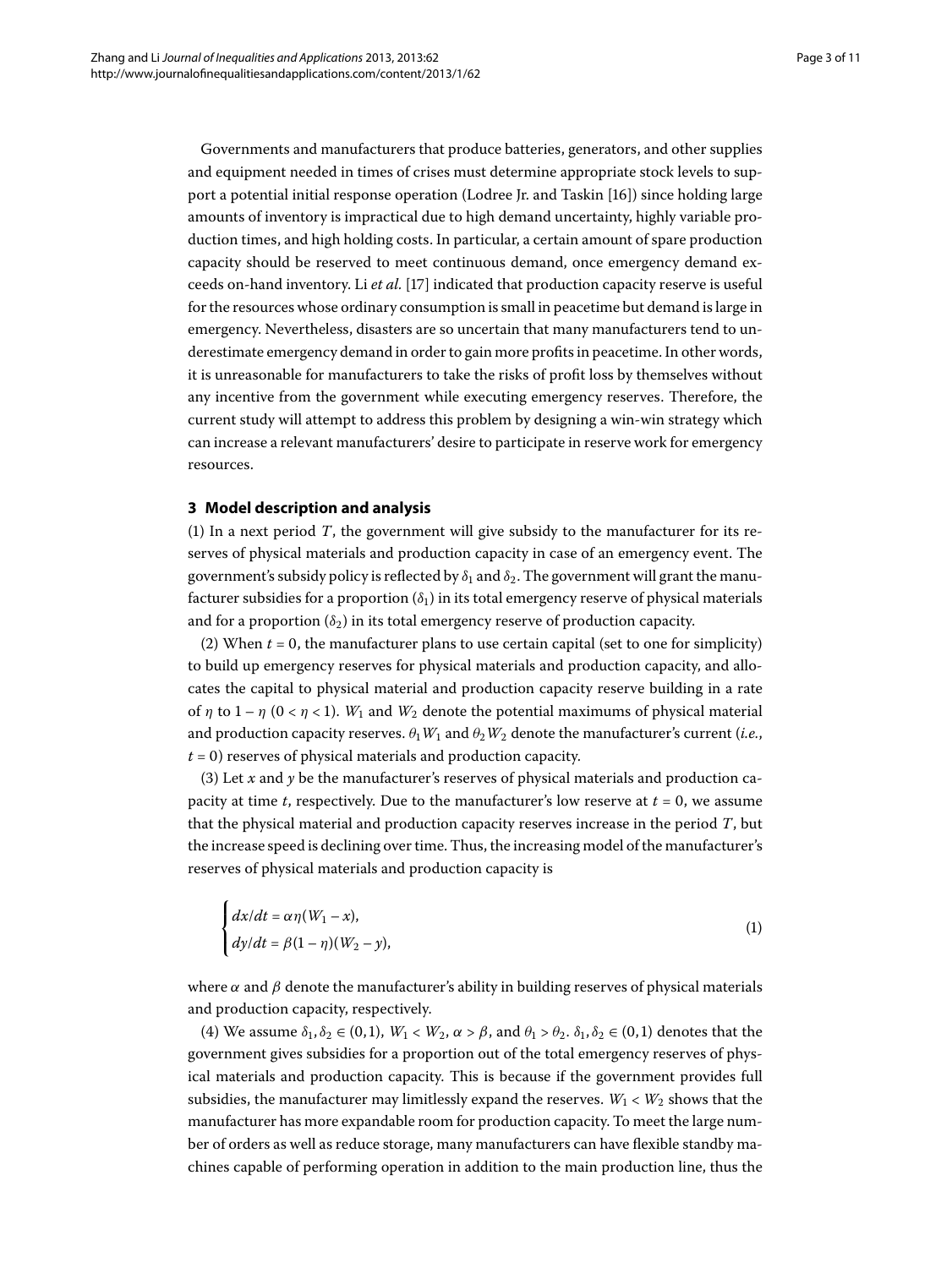potential maximum of production capacity is supposed to be larger than that of physical material storage.  $\alpha > \beta$  denotes that for a manufacturer the ability in building physical material reserve is higher than in building production capacity reserve. Finally, because the expandable room for production capacity is much bigger, we assume that the proportion of manufacturer's reserve of physical materials at  $t = 0$  in the potential maximum of physical material reserve is larger than the proportion of manufacturer's reserve of production capacity at  $t = 0$  in the potential maximum of production capacity reserve, namely,  $\theta_1 > \theta_2$ .

### **3.1 Manufacturer's optimal decision**

As  $x - \theta_1 W_1$  and  $y - \theta_2 W_2$  are the increase in a manufacturer's reserves of physical materials and production capacity at time *t*, and  $\delta_1$  and  $\delta_2$  are government subsidy on them,  $\delta_1(x - \delta_2)$  $\theta_1 W_1$ ) and  $\delta_2(y - \theta_2 W_2)$  are the benefit that a manufacturer gains from the emergency reserves of physical materials and production capacity. Therefore, the expected benefit the manufacturer obtains from the government subsidy in the next period *T* is

<span id="page-3-0"></span>
$$
E(\eta) = \int_0^T \left[ \delta_1(x - \theta_1 W_1) + \delta_2(y - \theta_2 W_2) \right] dt.
$$
 (2)

The manufacturer needs to determine the investment rate *η* for the two types of reserves in the hope of maximizing  $E(\eta)$ . According to the initial condition ( $t = 0$ ), we solve Eq. (1) and obtain the following set of equalities:

$$
\begin{cases}\n x = W_1 + (\theta_1 - 1) W_1 e^{-\alpha \eta t}, \\
 y = W_2 + (\theta_2 - 1) W_2 e^{-\beta (1 - \eta)t}.\n\end{cases}
$$
\n(3)

By substituting these equalities into the objective function Eq.  $(2)$  $(2)$ , we obtain

<span id="page-3-1"></span>
$$
E(\eta) = \int_0^T \left[ \delta_1 W_1 (1 - \theta_1) (1 - e^{-\alpha \eta t}) + \delta_2 W_2 (1 - \theta_2) (1 - e^{-\beta (1 - \eta)t}) \right] dt
$$
  
= 
$$
\left[ \delta_1 W_1 (1 - \theta_1) + \delta_2 W_2 (1 - \theta_2) \right] T - \frac{\delta_1 W_1 (1 - \theta_1) (1 - e^{-\alpha \eta T})}{\alpha \eta}
$$
  
- 
$$
\frac{\delta_2 W_2 (1 - \theta_2) (1 - e^{-\beta (1 - \eta)T})}{\beta (1 - \eta)}.
$$
 (4)

Proposition 1 If the subsidy period T is long enough, for the government's any subsidy *policy*  $\delta_1/\delta_2$ , *there is only one optimal decision*  $\eta^* \in (0,1)$ , *which makes the manufacturer's expected benefit E*(*η*) *maximum*. *If the subsidy period T is short*, *the government should select an appropriate subsidy policy*  $\delta_1/\delta_2$  *to ensure that the manufacturer has the optimal decision*  $\eta^* \in (0,1)$ .

*Proof* Let the subsidy policy of the government be  $\delta_1/\delta_2$ . Accordingly, the manufacturer decides  $\eta \in (0,1)$  to maximize its expected benefit  $E(\eta)$ . Taking the derivative of Eq. (4), we have

<span id="page-3-2"></span>
$$
\frac{\partial E(\eta)}{\partial \eta} = -\frac{W_1 \delta_1 (1 - \theta_1)}{\alpha} \cdot \frac{(\eta \alpha T + 1)e^{-\alpha \eta T} - 1}{\eta^2} + \frac{\delta_2 W_2 (1 - \theta_2)}{\beta} \cdot \frac{[(1 - \eta)\beta T + 1]e^{-\beta(1 - \eta)T} - 1}{(1 - \eta)^2}.
$$
\n(5)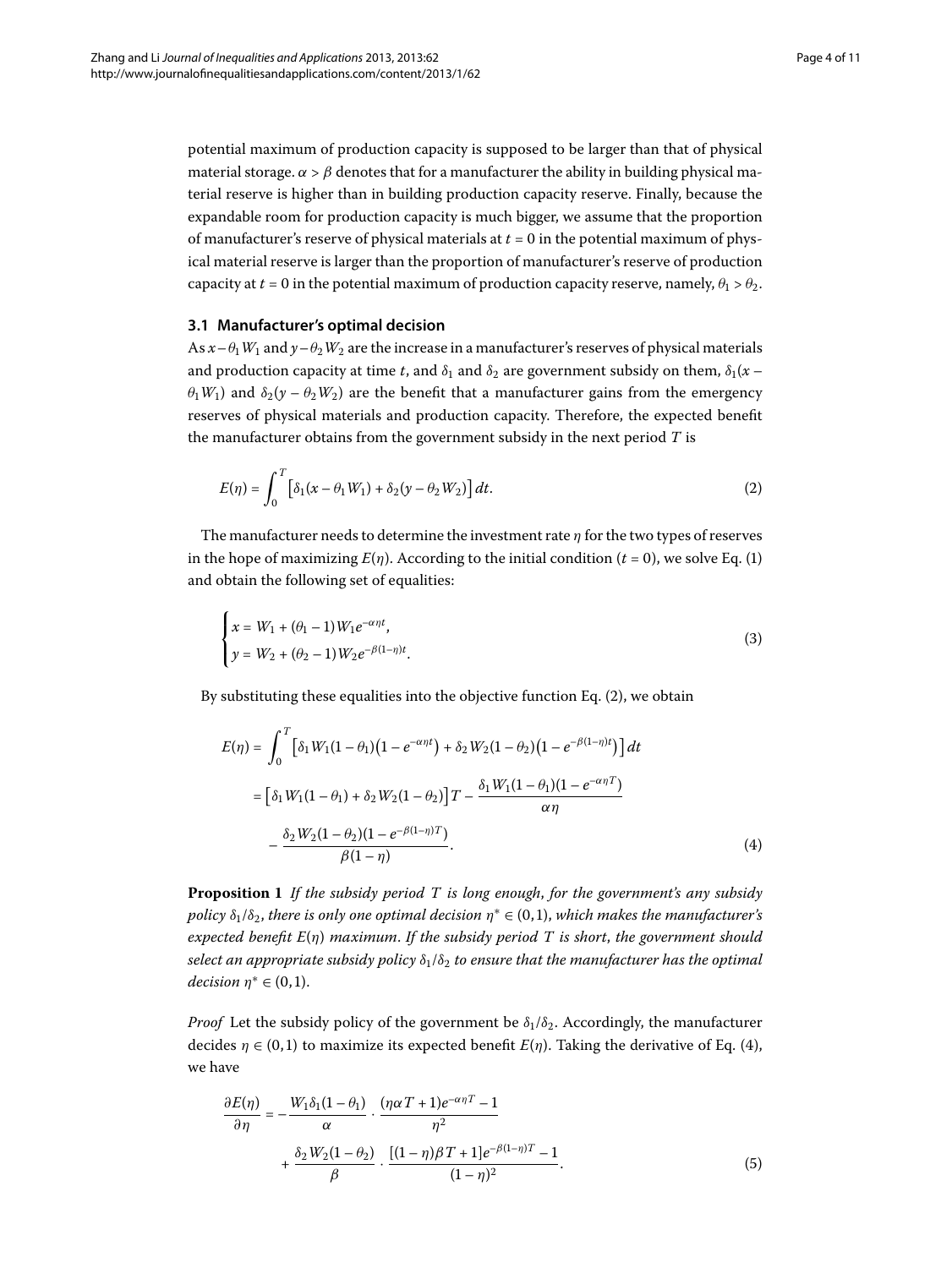<span id="page-4-1"></span><span id="page-4-0"></span>
$$
\lim_{\eta \to 0^{+}} \frac{\partial E(\eta)}{\partial \eta} = \frac{W_1 \delta_1 \alpha T^2 (1 - \theta_1)}{2} - \frac{W_2 \delta_2 (1 - \theta_2)}{\beta} \cdot \frac{e^{\beta T} - \beta T - 1}{e^{\beta T}}
$$
  
\n
$$
> \frac{W_1 \delta_1 \alpha T^2 (1 - \theta_1)}{2} - \frac{W_2 \delta_2 (1 - \theta_2)}{\beta},
$$
  
\n
$$
\lim_{\lambda \to 0^{+}} \frac{\partial E(\eta)}{\partial \eta} = \frac{W_1 \delta_1 (1 - \theta_1)}{2} - \frac{W_2 \delta_2 (1 - \theta_2)}{\beta},
$$
\n(6)

<span id="page-4-2"></span>
$$
\lim_{\eta \to 1^{-}} \frac{\partial E(\eta)}{\partial \eta} = \frac{W_1 \delta_1 (1 - \theta_1)}{\alpha} \cdot \frac{e^{\alpha T} - \alpha T - 1}{e^{\alpha T}} - \frac{\delta_2 W_2 (1 - \theta_2)}{\beta} \cdot \frac{\beta^2 T^2}{2}
$$

$$
< \frac{W_1 \delta_1 (1 - \theta_1)}{\alpha} - \frac{\delta_2 W_2 (1 - \theta_2) \beta T^2}{2}.
$$
(7)

 $\text{According to Eq. (6), if } \frac{W_1(1-\theta_1)\delta_1\alpha T^2}{2} - \frac{(1-\theta_2)\delta_2 W_2}{\beta} \ge 0, \text{ then } T_1 \ge \sqrt{\frac{2\delta_2 W_2(1-\theta_2)}{W_1\delta_1\alpha\beta(1-\theta_1)}}.$  According to Eq. [\(](#page-4-1)7), if  $\frac{W_1\delta_1(1-\theta_1)}{\alpha} - \frac{(1-\theta_2)\delta_2 W_2 \beta T^2}{2} \le 0$ , then  $T_2 \ge \sqrt{\frac{2W_1\delta_1(1-\theta_1)}{W_2\delta_2\alpha\beta(1-\theta_2)}}$ . As a consequence, if  $T_1 \geq T_2$ , we have

<span id="page-4-3"></span>
$$
\frac{\delta_1}{\delta_2} \le \frac{W_2(1-\theta_2)}{W_1(1-\theta_1)} \quad \text{and} \quad T \ge T_1 \ge \sqrt{\frac{2\delta_2 W_2(1-\theta_2)}{W_1 \delta_1 \alpha \beta (1-\theta_1)}}.
$$
\n(8)

Otherwise, if  $T_1 < T_2$ , we have

<span id="page-4-4"></span>
$$
\frac{\delta_1}{\delta_2} > \frac{W_2(1-\theta_2)}{W_1(1-\theta_1)} \quad \text{and} \quad T \ge T_2 \ge \sqrt{\frac{2W_1\delta_1(1-\theta_1)}{W_2\delta_2\alpha\beta(1-\theta_2)}}.
$$
\n
$$
(9)
$$

The two conditions described by Eq.  $(8)$  $(8)$  and Eq.  $(9)$  $(9)$  can ensure that the manufacturer has the optimal decision.  $\Box$ 

When the subsidy period *T* is fixed, if the government adjusts subsidy policy to make  $\delta_1/\delta_2$  satisfy the following inequations, the manufacturer can also reach an optimal decision

<span id="page-4-7"></span><span id="page-4-6"></span>
$$
\frac{2W_2(1-\theta_2)}{W_1\alpha\beta(1-\theta_1)T^2} < \frac{\delta_1}{\delta_2} < \frac{W_2\alpha\beta(1-\theta_2)T^2}{2W_1(1-\theta_1)} \quad \text{and} \quad T > \sqrt{\frac{2}{\alpha\beta}}.
$$
 (10)

According to Eq. [\(](#page-4-3)6) and Eq. (7), if the subsidy period *T* satisfies Eq. (8) and Eq. (9), or  $(\delta_1/\delta_2, T)$  $(\delta_1/\delta_2, T)$  satisfies Eq. (10), then the following inequations are true:

$$
\lim_{\eta \to 0^+} \frac{\partial E}{\partial \eta} > \frac{W_1 \delta_1 \alpha T^2 (1 - \theta_1)}{2} - \frac{W_2 \delta_2 (1 - \theta_2)}{\beta} \ge 0,
$$
\n(11)

<span id="page-4-5"></span>
$$
\lim_{\eta \to 1^{-}} \frac{\partial E}{\partial \eta} < \frac{W_1 \delta_1 (1 - \theta_1)}{\alpha} - \frac{W_2 \delta_2 (1 - \theta_2) \beta T^2}{2} \le 0. \tag{12}
$$

We compute the partial derivative of Eq. (5[\)](#page-3-2) with respect to  $\eta$  and have

$$
\frac{\partial^2 E(\eta)}{\partial \eta^2} = -\frac{W_2 \delta_2 (1 - \theta_2)}{\beta} \cdot \frac{2e^{\beta (1 - \eta)T} - [\beta T (1 - \eta)]^2 - 2\beta T (1 - \eta) - 2}{(1 - \eta)^3 e^{\beta (1 - \eta)T}} - \frac{W_1 \delta_1 (1 - \theta_1)}{\alpha} \cdot \frac{2e^{\alpha \eta T} - (\eta \alpha T)^2 - 2\eta \alpha T - 2}{\beta^3 e^{\alpha \eta T}}.
$$
(13)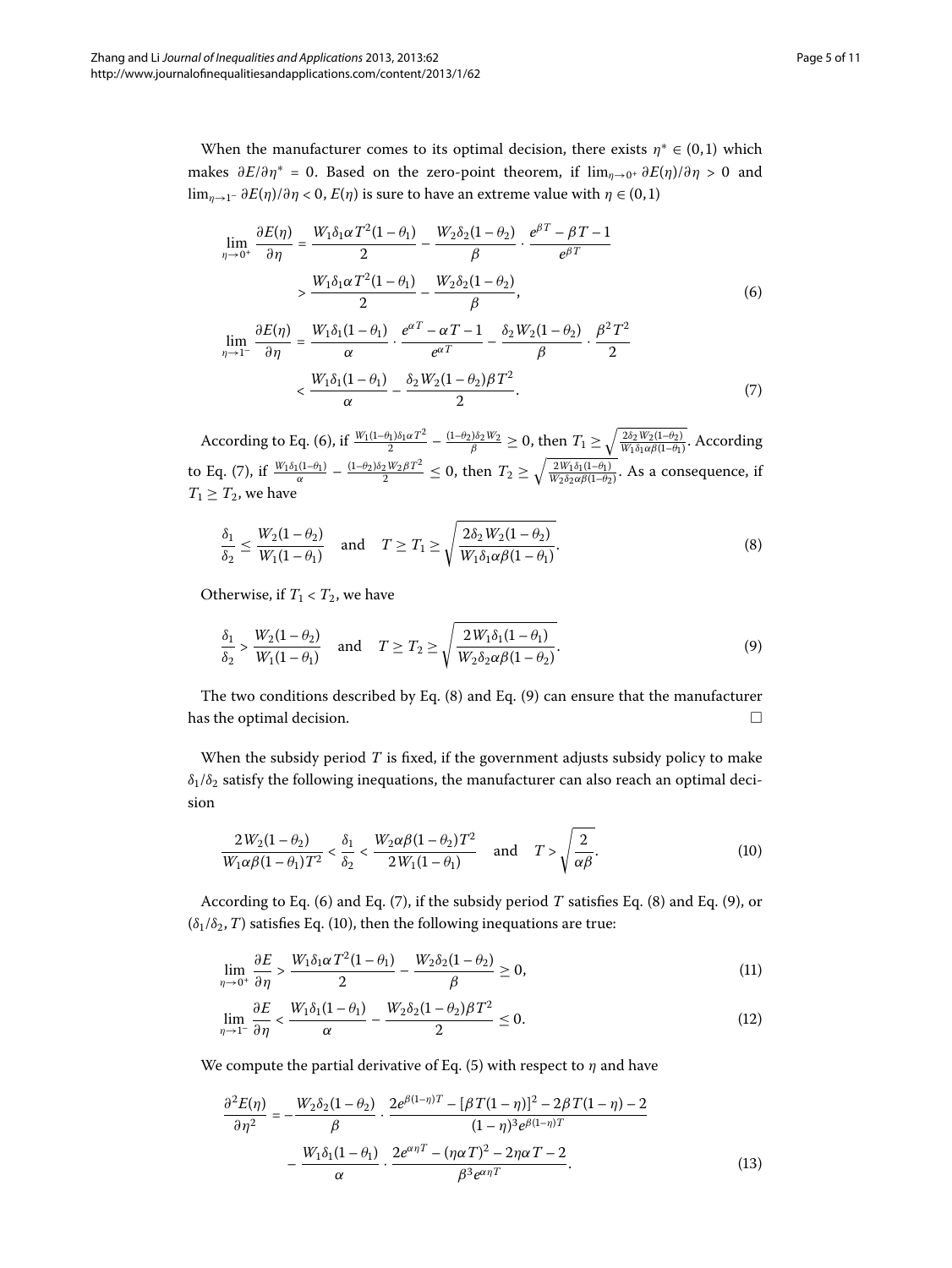Let 
$$
f(h) = 2e^h - h^2 - 2h - 2
$$
 ( $h > 0$ ), where  $h = \{\beta T(1 - \eta), \alpha T\eta\}$ . We substitute  $h$  into Eq. (13) and have

<span id="page-5-1"></span><span id="page-5-0"></span>
$$
\frac{\partial^2 f(h)}{\partial h^2} = 2e^h - 2 > 0. \tag{14}
$$

Given  $f(0) = 0$  $f(0) = 0$  $f(0) = 0$  and the condition in Eq. (14),  $f(h)$  is equal to or greater than zero. Thus

$$
\begin{cases} 2e^{\alpha\eta T} - (\eta\alpha T)^2 - 2\eta\alpha T - 2 > 0, \\ 2e^{\beta(1-\eta)T} - [\beta T(1-\eta)]^2 - 2\beta T(1-\eta) - 2 > 0. \end{cases} \tag{15}
$$

According to Eq. [\(](#page-4-5)13[\)](#page-5-1) and Eq. (15),  $\partial^2 E(\eta)/\partial \eta^2 < 0$ .  $\partial E(\eta)/\partial \eta$  is therefore a decreasing function of *η* on the interval (0, 1). In other words, there exists at most one  $\eta^{\otimes} \in (0,1)$  that satisfies  $\partial E(\eta)/\partial \eta|_{\eta=\eta}$  $\partial E(\eta)/\partial \eta|_{\eta=\eta}$  $\partial E(\eta)/\partial \eta|_{\eta=\eta}$ ⊗ = 0. Given Eq. (11) and Eq. (12) as well as the definition of extreme value,  $E(\eta)$  has and only has one extreme value, *i.e.*,  $\eta^* = \eta^{\otimes}$  and  $E(\eta^*) > E(\eta)$ ,  $\eta \neq \eta^*$ .

The above analysis indicates that, given the government's subsidy policy  $\delta_1/\delta_2$ , if the subsidy period *T* is long enough, there must exist only one optimal decision  $\eta^* \in (0,1)$  which makes the manufacturer's expected benefit  $E(\eta)$  maximum. In other words, no matter how the government provides subsidies for the manufacturer's reserves of physical materials and production capacity, as long as the subsidy period *T* is long, the manufacturer has an optimal decision  $\eta^* \in (0,1)$ . When the subsidy period *T* is short, through the adjustment of  $\delta_1/\delta_2$ , the government can still make the manufacturer invest on the reserves of both physical materials and production capacity as an optimal decision. However, when the subsidy period *T* is short and the subsidy policy  $\delta_1/\delta_2$  is not reasonable, the manufacturer's optimal decision would be  $\eta^* = 0$  or  $\eta^* = 1$ . This means that the manufacturer's optimal decision is to reserve one aspect, physical materials or production capacity, which obviously would be to the detriment of the provision of emergency supplies.

#### **3.2 Government's optimal decision**

The requirements of emergency supplies can be divided into two stages: beginning requirement stage and persistent requirement stage. In the beginning stage of an emergency, because the production process of goods such as tents and pharmaceuticals need time, the manufacturer mainly relies on the preserved physical materials. However, the preserved materials may not meet a durative demand. Then, the preserved production capacity could make sustaining provision of emergency supplies. Thus, provision level of emergency supplies is guaranteed through the reserves of both physical materials and production capacity. Let *z* denote the manufacturer's provision level of supplies in case of an emergency event and  $z_0$ , being a low level, denote the initial provision level at  $t = 0$ . We assume that the provision level in the period *T* is related to the investment on physical materials and production capacity which is determined by investment rate *η*. Thus, the change of provision level over time can be written as

<span id="page-5-2"></span>
$$
dz/dt = z\eta^{\gamma}(1-\eta)^{1-\gamma},\tag{16}
$$

where *r* is the elasticity coefficient of *η*. The total level of provision is the sum of provision level at each time point in the period *T*, and the total level of provision therefore can be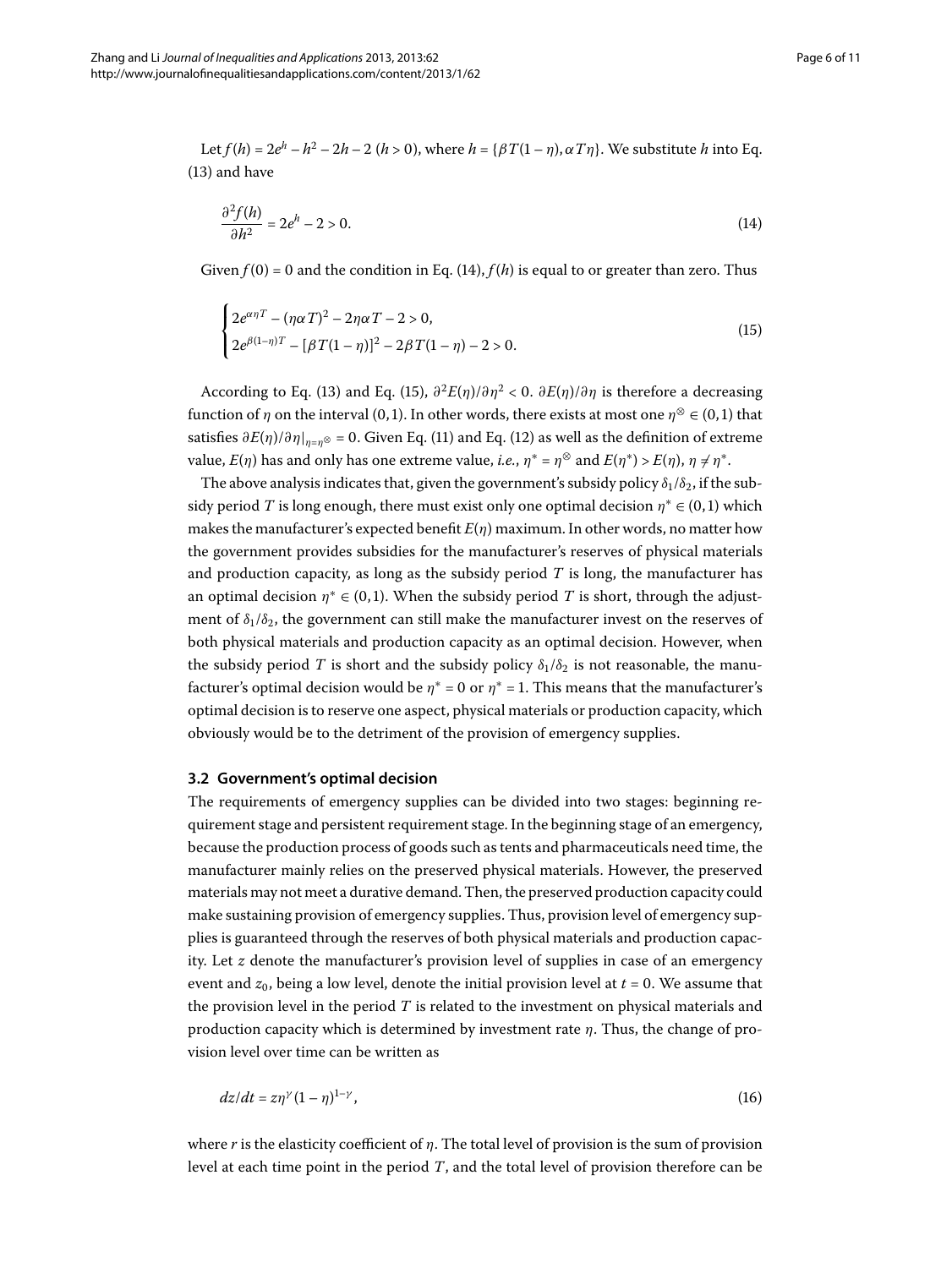written in the following integrated form:

<span id="page-6-1"></span><span id="page-6-0"></span>
$$
Z = \int_0^T z \, dt. \tag{17}
$$

**Proposition 2** *If the manufacturer's optimal decision*  $\eta^{\oplus}$  *equals*  $\gamma$ , *to make the total level of provision of emergency supplies Z maximum*, *the government's optimal subsidy policy δ*∗ /*δ*<sup>∗</sup> *should be an increasing function of the subsidy period T*.

*Proof* Given the initial provision level  $z_0$ , we solve the nonlinear differential equation (16) and obtain

$$
z = z_0 e^{t\eta^{\gamma}(1-\eta)^{1-\gamma}}.
$$
\n<sup>(18)</sup>

We substitute Eq.  $(18)$  $(18)$  into Eq.  $(17)$  and have

<span id="page-6-2"></span>
$$
Z = \int_0^T z_0 e^{t\eta^{\gamma} (1-\eta)^{1-\gamma}} dt.
$$
 (19)

Let  $h(\eta) = \eta^{\gamma}(1-\eta)^{1-\gamma}$ . We have  $d^2h(\eta)/d\eta^2 = \gamma(\gamma-1)\eta^{\gamma-2}(1-\eta)^{-\gamma-1} < 0$ . Thus,  $h(\eta)$ must have a maximum value. It then follows that

<span id="page-6-3"></span>
$$
dh(\eta)/d\eta = \gamma \eta^{\gamma-1} (1-\eta)^{1-\gamma} - \eta^{\gamma} (1-\gamma)(1-\eta)^{-\gamma} = 0.
$$
 (20)

According to Eq. (20), *η* has a unique solution  $\eta^{\oplus} = \gamma$  on the interval (0, 1), which makes  $h(\eta)$  attain a maximum. If the government knows  $\gamma$ , it can adjust the subsidy policy  $\delta_1/\delta_2$  to make the manufacturer attain the optimal decision  $\eta^{\oplus} = \gamma$ . Meanwhile, the total provision level of emergency supplies *Z* also attains its maximum value. The optimal policy of the government can be obtained by substituting  $\eta^{\oplus} = \gamma$  into  $\partial E/\partial \eta = 0$ . That is,

$$
\frac{\delta_1^*}{\delta_2^*} = \frac{W_2 \alpha (1 - \theta_2)}{\beta W_1 (1 - \theta_1)} \cdot \frac{\gamma^2 ([(1 - \gamma)\beta T + 1]e^{-\beta (1 - \gamma)T} - 1)}{(1 - \gamma)^2 ((\gamma \alpha T + 1)e^{-\alpha \gamma T} - 1)}.
$$
\n(21)

When the government determines  $\delta_1^*/\delta_2^*$  as Eq. [\(](#page-6-3)21), the manufacturer can maximize its expected benefit by investing on the reserves of physical materials and production capacity in a rate of  $\eta^{\oplus}$  to  $1 - \eta^{\oplus}$ , where  $\eta^{\oplus} = \gamma$ .

Given  $g = \delta_1^* / \delta_2^*$ , we calculate the partial derivative of  $g$  with respect to  $T$  and obtain

<span id="page-6-5"></span><span id="page-6-4"></span>
$$
\frac{\partial g}{\partial T} = -\frac{W_2 \alpha \gamma^2 (1 - \theta_2)}{W_1 \beta (1 - \gamma)^2 (1 - \theta_1)} \times \left( \frac{(1 - \gamma)^2 \beta^2 T e^{-(1 - \gamma)\beta T}}{(1 + \gamma \alpha T) e^{-\gamma \alpha T} - 1} + \frac{([(1 - \gamma)\beta T + 1] e^{-(1 - \gamma)\beta T} - 1) \gamma^2 \alpha^2 T e^{-\gamma \alpha T}}{[(1 + \gamma \alpha T) e^{-\gamma \alpha T} - 1]^2} \right). \tag{22}
$$

If  $w(h) = he^{-h} + e^{-h} - 1$ , then  $\frac{\partial w}{\partial h} = -he^{-h} < 0$  and  $w(h) < w(0) = 0$ . It then follows that

$$
\begin{cases}\n[(1-\gamma)\beta T + 1]e^{-(1-\gamma)\beta T} - 1 < 0, \\
(1+\gamma\alpha T)e^{-\gamma\alpha T} - 1 < 0.\n\end{cases}
$$
\n(23)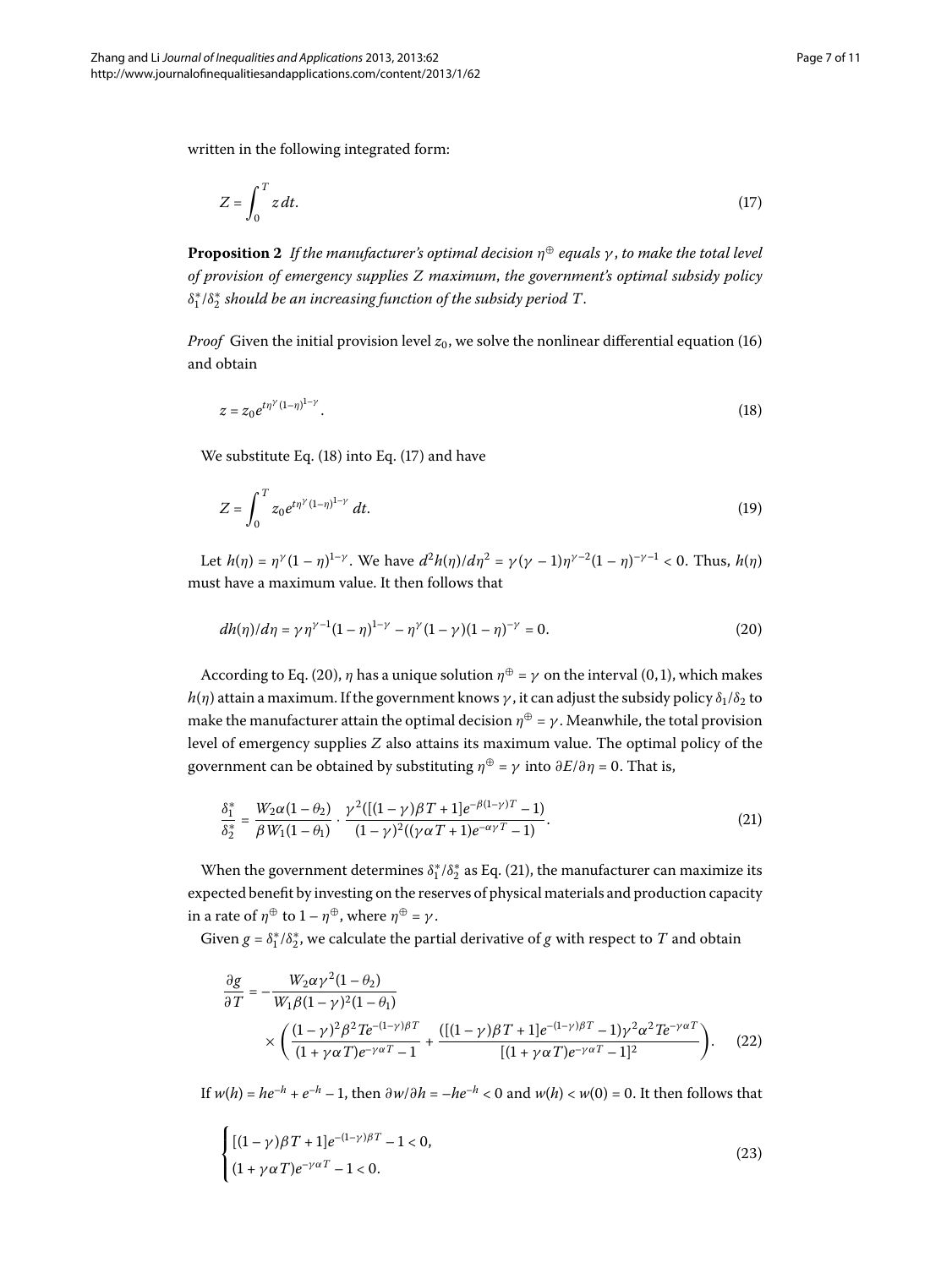$\Box$ 

Inserting Eq. [\(](#page-6-5)23) in Eq. (22), we find  $\partial g/\partial T > 0$ . This means that, when the subsidy period *T* is relatively longer, the government should place more emphasis on subsidy of physical material reserve ( $\delta^*_1$ ) to make the manufacturer attain its optimal decision which satisfies  $\eta^{\oplus} = \gamma$ , and thereby maximizing the total provision level of emergency supplies.

## **4 Numerical example and simulation**

Let the manufacturer's ability in building reserves of physical materials and production capacity be  $\alpha$  = 0.8 and  $\beta$  = 0.5. The potential maximum of physical material and production capacity reserves are  $W_1 = 3$  and  $W_2 = 4$ , respectively. The manufacturer's reserves of physical materials and production capacity are 1.8 and 2 when  $t = 0$ , *i.e.*,  $\theta_1 = 0.6$  and  $\theta_2$  = 0.5. The government hopes that the manufacturer would invest on reserves of both physical materials and production capacity. The government determines  $\gamma = 0.4$  based on past experiences. According to Eq. (8[\)](#page-4-3) and Eq. (9), we analyze two conditions:  $\delta_1/\delta_2 \leq 5/3$ and  $\delta_1/\delta_2 > 5/3$ , and use Figure 1 and Figure 2 to illustrate the relationships between  $\delta_2$  and the subsidy period *T* for the two conditions, with  $\delta_1 = \{0.1, 0.3, 0.5, 0.7, 0.9\}.$ 

As shown in Figure 1[,](#page-7-0) when  $\delta_1/\delta_2 \leq 5/3$  and the subsidy period *T* falling in the upper left region of the curves, the manufacturer will reach the optimal decision that makes its benefit maximum. When  $\delta_1/\delta_2 > 5/3$  and the subsidy period *T* falling in the lower left region of the curves, the manufacturer will also reach the optimal decision (see Figure 2). Moreover, these two ranges of *T* can satisfy the government's demand for the strategic reserves of

<span id="page-7-0"></span>

<span id="page-7-1"></span>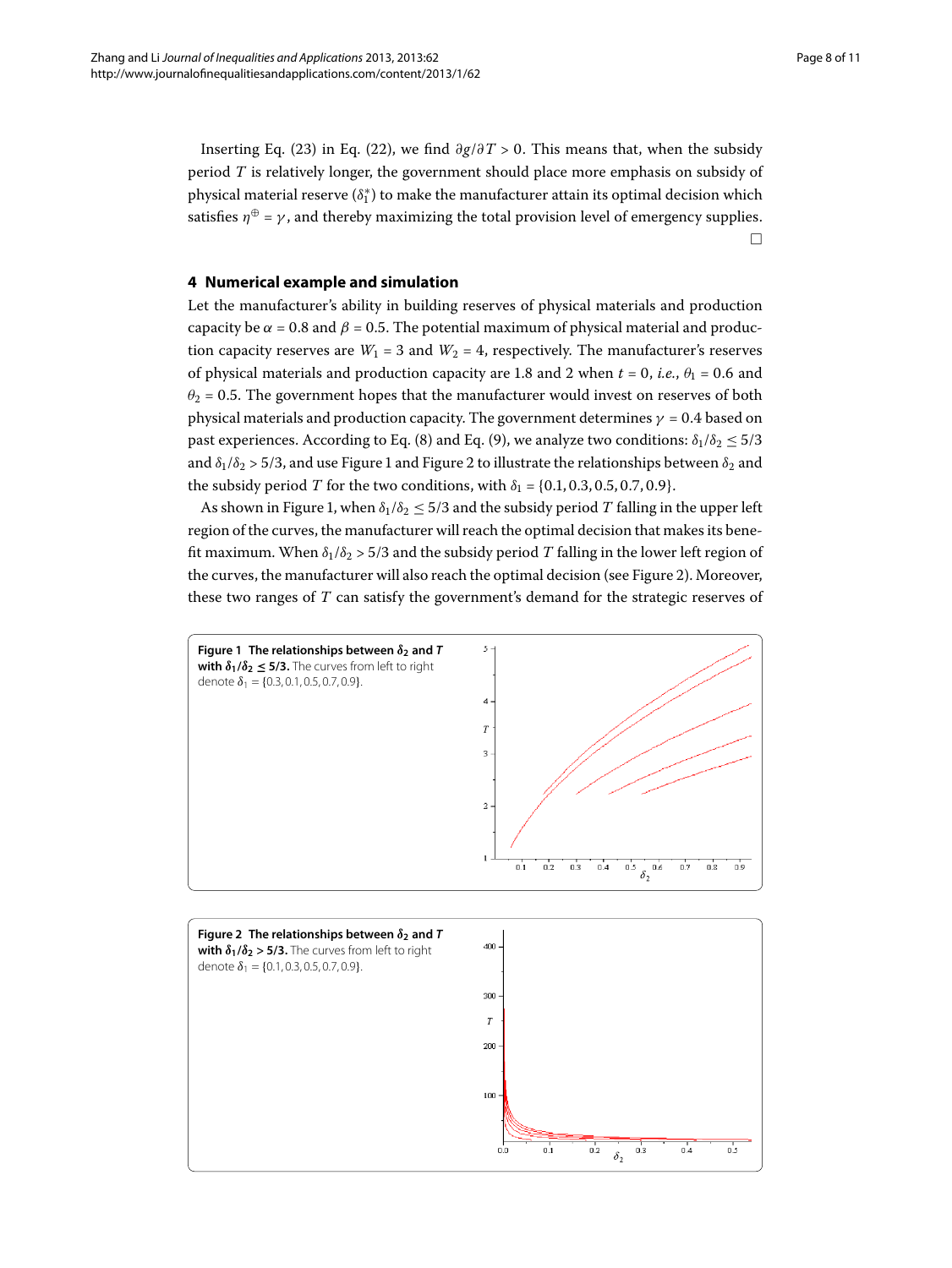<span id="page-8-0"></span>

<span id="page-8-1"></span>

both physical materials and production capacity. That is, the manufacturer's optimal decision is not to invest on only one aspect (physical material reserve or production capacity reserve).

By substituting the values of *α*, *β*, *W*<sub>1</sub>, *W*<sub>2</sub>, *θ*<sub>1</sub>, and *θ*<sub>2</sub> into Eq. (10), we have 25/(3T<sup>2</sup>) <  $\delta_1/\delta_2 < T^2/3$  and  $T > \sqrt{5}$ . Figure 3 illustrates the corresponding region of ( $\delta_1/\delta_2$ , *T*) that satisfies  $\eta \in (0, 1)$ . As long as the government's subsidy policy  $\delta_1/\delta_2$  and subsidy period *T* simultaneously fall in the region between the two curves, it can be sure that the manufacturer will reach the optimal decision with  $\eta$  on the interval (0,1). According to the analysis of the government's optimal decision, when the manufacturer has taken its optimal decision  $\eta = \gamma$  ( $\gamma$  is set to 0.4 in this example), the government can adjust the subsidy policy  $\delta_1/\delta_2$  to obtain the highest provision level of emergency supplies. The relationships between the government's optimal subsidy policy *δ*<sup>∗</sup> /*δ*<sup>∗</sup> and subsidy period *T* are given in Figure 4. In other words, once the subsidy period or subsidy policy is fixed, there exists only one subsidy policy or subsidy period which attains the highest provision level of emergency supplies.

## **5 Conclusion**

Catastrophic events such as natural and man-made disasters are typically characterized by a low probability of occurrence and a significant demand surge for supplies and equipment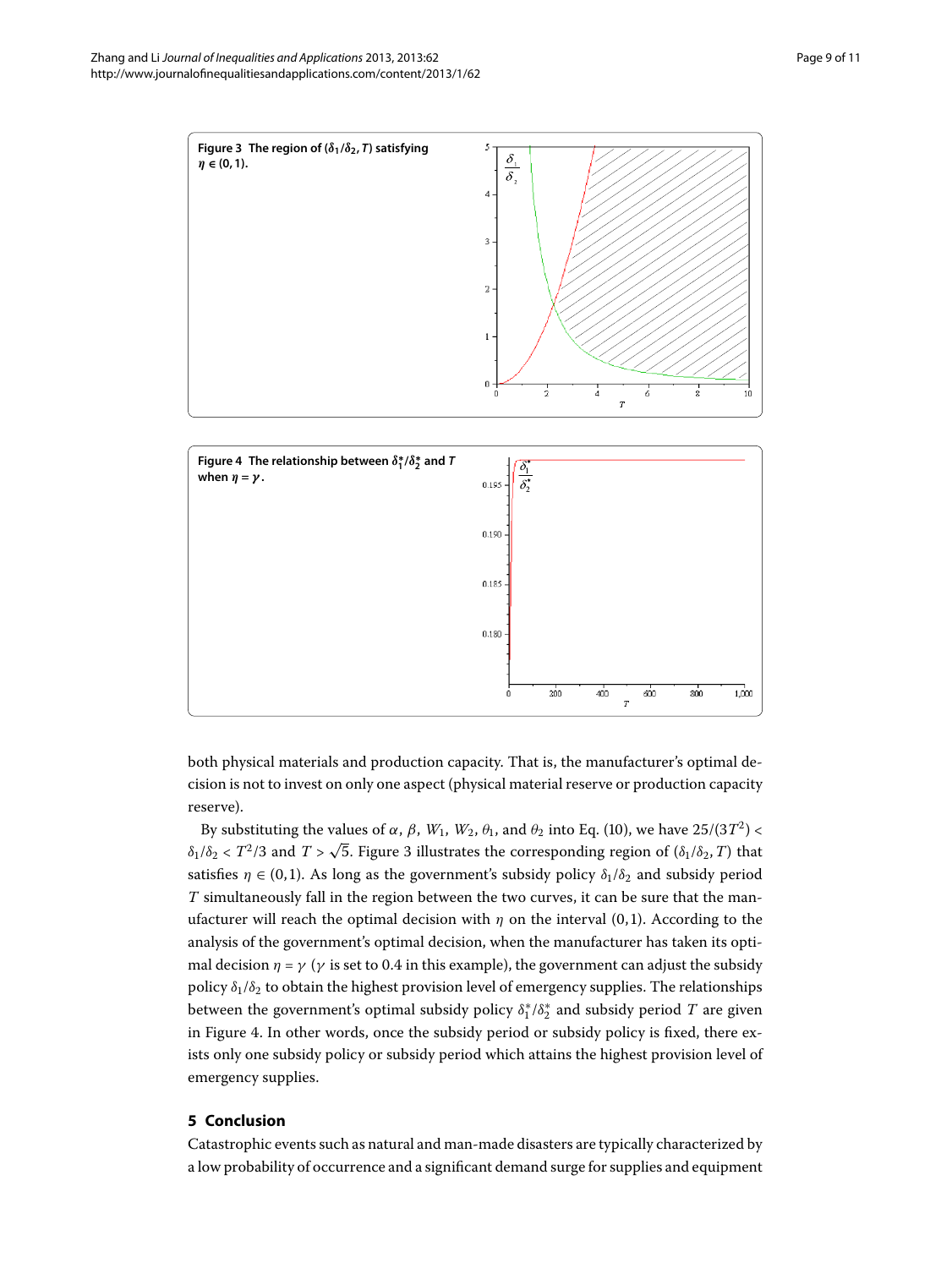(Lodree Jr. and Taskin [\[](#page-10-3)]). If a disaster occurs and emergency preparedness for relief materials is inadequate, then social and economic consequences can be catastrophic. Many scholars suggested that the government is obligated to seek assistances from manufactures. However, a manufacturer invests on the reserves of physical materials and production capacity based on market demand, and is often reluctant to prepare for the potential needs caused by various emergency events. Thus, it is important for the government to provide support for a manufacturer's reserves of relief materials and production capacity in case of a disaster. By formulating an incentive strategy to involve manufactures in emergency preparedness, this study extends the application of inequalities in the domain of emergency preparedness.

We found that to gain maximum benefit, the manufacturer should allocate its funds on both physical material reserve and production capacity reserve according to the government's subsidy policy, and that the government should attach importance to the relationship between subsidy policy and subsidy period to enhance the manufacturer's provision level of emergency supplies. To a large extent, successful emergency reserve relies on cooperation between the government and manufacturers. The government should encourage the manufacturers to allocate investment on extra reserves through reasonable subsidies. The mathematical models introduced in this study can make the capacities of the government and the manufacture pace in the same or in almost similar directions.

#### **Competing interests**

The authors declare that they have no competing interests.

#### **Authors' contributions**

ZZ finished the proof and the writing work. XL gave ZZ some advice on paper revision. Both authors read and approved the final manuscript.

#### **Authors' information**

<span id="page-9-0"></span>Zili Zhang, Ph.D., is a lecturer at School of Management at Harbin Institute of Technology, China. Xiangyang Li is a professor at School of Management at Harbin Institute of Technology, China.

#### <span id="page-9-1"></span>**Acknowledgements**

<span id="page-9-2"></span>The authors would like to thank the anonymous reviewers for providing constructive comments on the earlier versions of this paper. This work is supported by the National Natural Science Foundation of China (91024028, 91024031).

#### <span id="page-9-4"></span><span id="page-9-3"></span>Received: 12 October 2012 Accepted: 30 January 2013 Published: 20 February 2013

#### <span id="page-9-6"></span><span id="page-9-5"></span>**References**

- 1. Natarajarathinam, M, Capar, I, Narayanan, A: Managing supply chains in times of crisis: a review of literature and insights. Int. J. Phys. Distrib. Logist. Manag. 39, 535-573 (2009)
- <span id="page-9-7"></span>2. Lettieri, E, Masella, C, Radaelli, G: Disaster management: findings from a systematic review. Disaster Prev. Manag. 18, 117-136 (2009)
- 3. Wilson, J, Oyola-Yemaiel, A: The evolution of emergency management and advancement towards a profession in the United States and Florida. Saf. Sci. 39, 117-131 (2001)
- <span id="page-9-8"></span>4. Hense, KA, Wyler, BD, Kaufmann, G: Preparedness versus reactiveness: an approach to pre-crisis disaster planning. J. Homel. Secur. Emerg. Manag. 7, Article ID 58 (2010)
- <span id="page-9-9"></span>5. Edwards, FL: Recovering from Katrina: a work in progress - 2007. Public Manag. 36, 67-72 (2007/2008)
- <span id="page-9-11"></span><span id="page-9-10"></span>6. Johnson, BR, Connolly, E, Carter, TS: Corporate social responsibility: the role of fortune 100 companies in domestic and international natural disasters. Corp. Soc.-Responsib. Environ. Manag. 18, 352-369 (2011)
- 7. Stewart, GT, Kolluru, R, Smith, M: Leveraging public-private partnerships to improve community resilience in times of disaster. Int. J. Phys. Distrib. Logist. Manag. 39, 343-364 (2009)
- 8. Fitzgerald, ME: The emergency response plan: key to compliance with the emergency response provisions of the hazardous waste operations and emergency response standard (29 CFR 1910.120). Appl. Occup. Environ. Hyg. 11, 1154-1162 (1996)
- 9. Cohen, MJ: State-level emergency response to the September 11 incidents: the role of New Jersey's Department of Environmental Protection. J. Conting. Crisis Manag. 11, 78-85 (2003)
- 10. Chen, T, Huang, J: Exploratory research on the system of China relief reserve. Syst. Eng. Proced. 5, 99-106 (2012)
- 11. Hutchison, D: Lessons learned in dealing with large-scaled disasters. Insur. Risk Manag. 73, 79-88 (2005)
- 12. Horwitz, S: Making hurricane response more effective: lessons learned from the private sector and coast guard during Katrina. [http://mercatus.org/uploadedFiles/Mercatus/Publications/PDF\\_20080319\\_](http://mercatus.org/uploadedFiles/Mercatus/Publications/PDF_20080319_MakingHurricaneReponseEffective.pdf) [MakingHurricaneReponseEffective.pdf](http://mercatus.org/uploadedFiles/Mercatus/Publications/PDF_20080319_MakingHurricaneReponseEffective.pdf) (2008). Accessed 28 Nov 2012